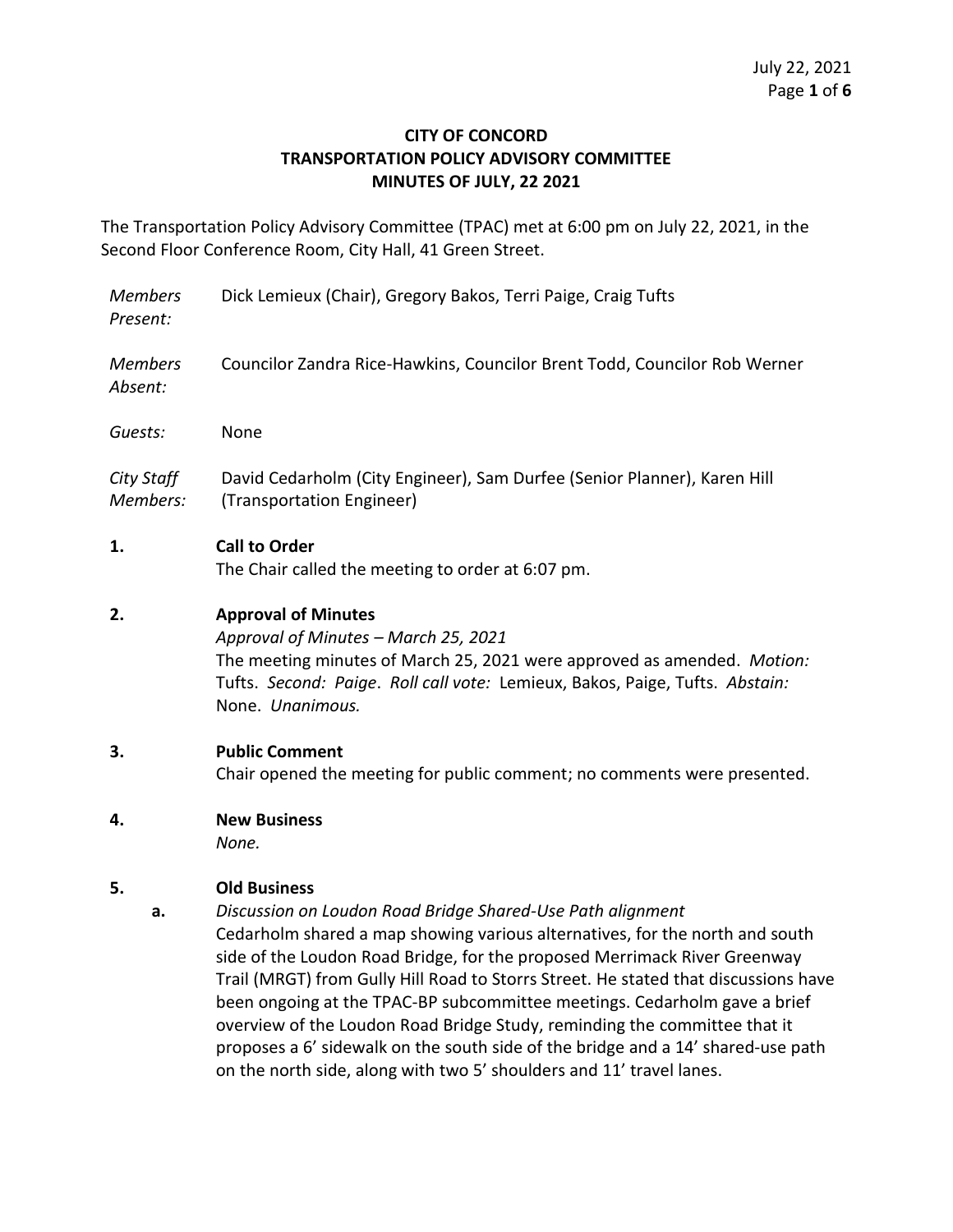Cedarholm and Lemieux did a field walk to explore the potential for a trail underpass similar to the Manchester Street Bridge, along the eastern abutment of the Loudon Road Bridge. Cedarholm stated that there is plenty of head room for a path with the 10' clearance that is needed. He mentioned that it will be tight closer to the park but believes it is technically feasible. Lemieux would like to see this option worked into the Loudon Road Bridge Project. The question would be whether the state would fund it. Dave would like to advocate for it and determine if the City may need to pay for it. It was discussed that it will be challenging for the trail to follow the river on the southeast quadrant because it is private property. Cedarholm mentioned that even if the alignment has to follow Gully Hill Road, he still believes the underpass to be a desirable option.

Cedarholm confirmed that there is a major challenge with the southern option in that it would require an additional railroad crossing near Storrs Street, making the option infeasible. He stated that it is an active track for Pan Am and NHDOT and that the City is not negotiating that portion of the track. Grades are also challenging.

He discussed that it is undesirable to cross the path at the Stickney/Bridge intersection as well as at Fort Eddy. For those reasons, he does not believe the southern route to be feasible. Committee members agreed and will focus on a trail alignment that ties into the northern route across the bridge.

Tufts stated that he likes the underpass under Loudon Road at the bridge because it lets people travel from Storrs Street all the way to the trail without crossing Loudon Rd.

It was discussed that the proposed tunnel would be approximately 250', crossing under I-93 and the off ramp and would cross to the proposed Storrs Street roundabout. Cedarholm felt this is an ideal spot for a railroad crossing as well. Tufts agreed that if the trail crosses near the roundabout then it will feel more like part of downtown.

Cedarholm mentioned that NHDOT took over Stickney Ave during a previous highway project, but that the City still has rights to a portion of it. A new development along Stickney Ave would need to go through Concord Planning Board. He suggested that the City advocate for a master plan for the area that includes the trail and a Storrs Street connection. Durfee recommended having a plan adopted prior to the development coming through. He would like to see a road connection through the development site, which could leave the tunnel option open for the future.

Tufts voiced his concerns with a 250' tunnel. Durfee recommended instead, a wide Loudon Road cross section, similar to Exit 13.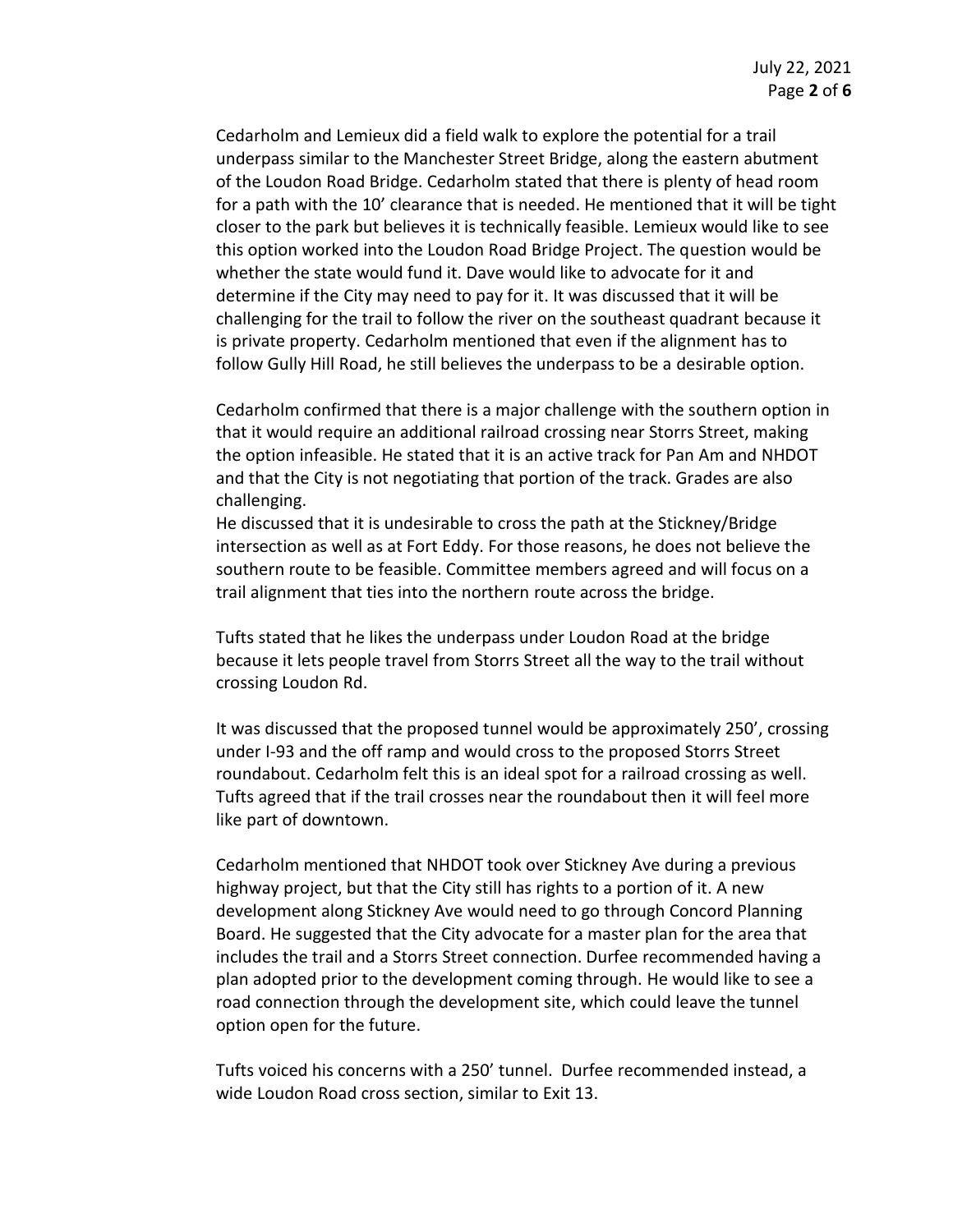Lemieux recommended that the City, with the help of TPAC, develop conceptual plans that show the proposed trail alignment for:

- Now: When Loudon Road Bridge is modified. The trail would connect to Gully Hill, loop under the bridge to cross the bridge with the proposed two-way path on the northern side and end at fort eddy for now.
- Future: Interstate widening (2026-2031). Ideal alignment needs to be vetted.

Cedarholm mentioned the importance of connecting the trail to the northern MRGT route as well as downtown. He suggested this could be done using Storrs Street. He would like to explore modification to the cross section of the existing Storrs Street to determine if a side path would be feasible. It would require eliminating parking but would allow for a 12' wide separated bike path to connect the trail to downtown. Cedarholm to speak with Matt Walsh.

Paige is supportive of the trail as it will provide access to the bus station on Stickney Ave which is proposed as the new CAT Transfer point.

Lemieux wants the City to engage in a discussion with the property owner on the southeast quadrant of the bridge to get the feel for path support along the river. Cedarholm to speak with Carlos Baia. Tufts recalled conversations in the past about underground utilities on the southeast corner which may introduce conflicts. Bakos asked about the underpass elevation in regards to the flood plain. Tufts mentioned the possibility of a maintenance issue if the path floods.

A side discussion was held regarding the NHDOT TAP funding. Tufts mentioned that NHDOT is going to a 4-year application cycle which would double the funding and the number of projects per cycle. This year's funding is approximately \$13.4 mil. He stated that they are still in the process of selecting projects.

# **b.** *Update on City-Wide Crosswalk Policy*

Hill distributed draft criteria. The committee provided comments. Hill will update and work on the associated flow chart and bring to TOC for review and further discussion before bringing it back to TPAC and then Council in the future.

# **6. Consent Reports**

- **a.** *Acceptance of Subcommittee Minutes*
	- *i. TPAC-BP: April 5, 2021; May 3, 2021, June 7, 2021* Minutes approved by consent. Hill will send to Council.
	- *ii. TPAC-PT: October 6, 2020; February 2, 2021; April 6, 2021* Minutes approved by consent. Hill will send to Council.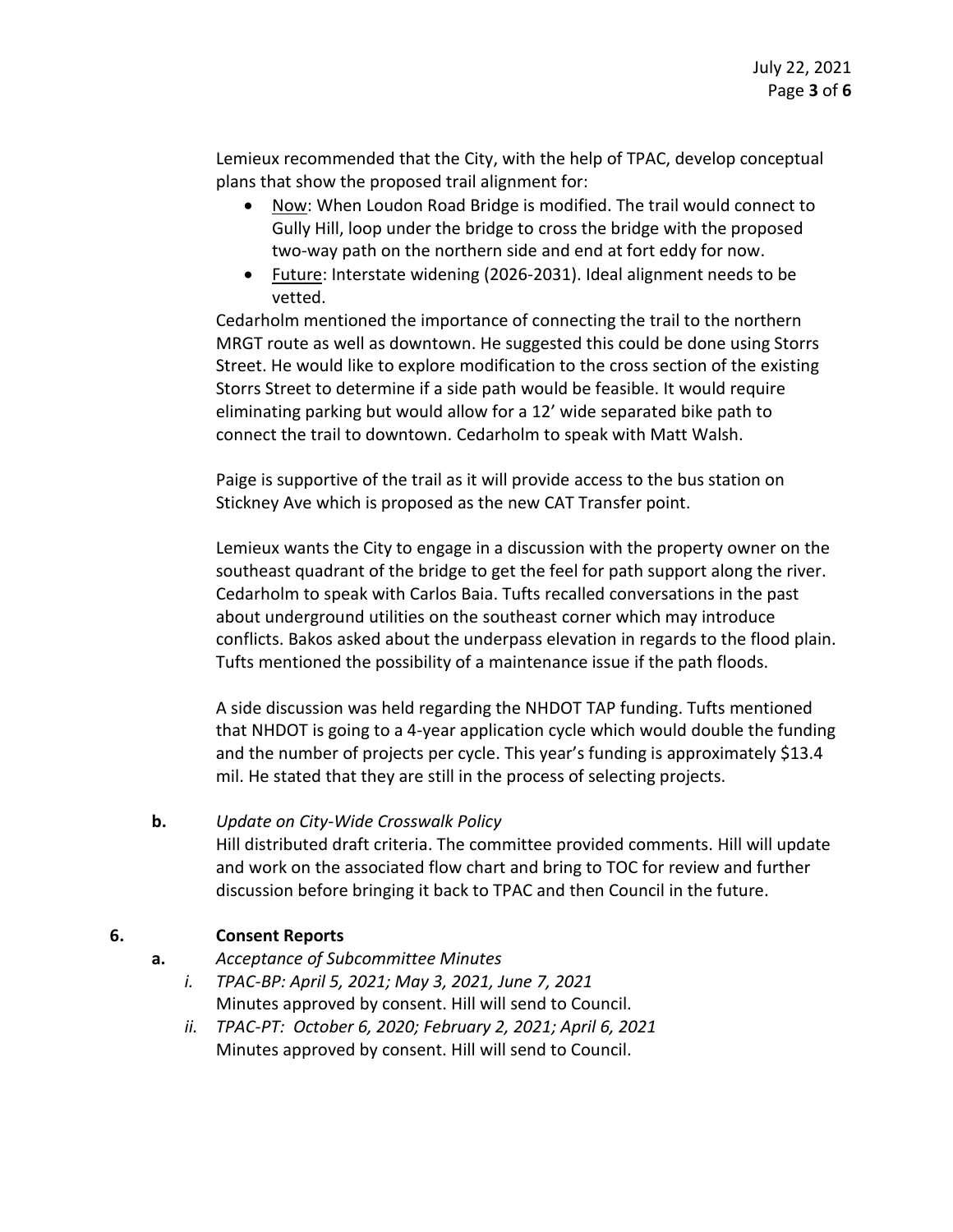### **7. City Council Meeting Update**

Lemieux reported that there was a City Council public hearing on the City's purchase of the Pan Am Railroad. The purchase was approved by Council.

### *Bog/Carter Hill/Horse Hill/River Road Intersection*

Cedarholm discussed that a report was submitted to Council and a Public Hearing was held on May 10, 2021, and Council voted in favor of the conversion. The signage and pavement markings were installed to convert the intersection to 4 way stop on June 16, 2021.

### **8. TPAC Referrals from City Council, Staff and Chair**

**a.** *None.*

## **9. Status Report on Subcommittees**

**a.** *Bicycle / Pedestrian Committee (TPAC-BP), Craig Tufts* Tufts mentioned that the committee discussed the Loudon Road Bridge cross section and proposed draft striping policy. He stated that Smith is working on an outreach form for Market Days.

It was determined that the demonstration project on Pillsbury Street would not work due to the bike swap logistics.

Tufts asked about doing a Storrs Street demonstration. Cedarholm will speak with Matt Walsh. Lemieux discussed the need to perform periodic counts of parking utilization on Storrs Street.

### **b.** *Traffic Operations Committee (TOC), Karen Hill*

Hill mentioned that TOC is responding to a variety of citizen concerns/requests through the new SeeClickFix program. Requests include, stop signs, signs, and crosswalks. Concerns are in regards to speeding on various streets.

### **c.** *Public Transportation Committee (TPAC-PT), Terri Paige*

Terri updated the committee on the re-branding of CAT and MST. She also mentioned that two of their cutaway buses are being wrapped with the new branding and should be seen on the roads shortly. She also provided an update that the 3<sup>rd</sup> and final new passport bus has arrived in NH and is awaiting final inspection. She stated that the passport buses will only receive new branding wraps on the cabs and will continue to have advertising wraps on the bodies.

Terri mentioned concerns with the propose language and conditions of the easement agreement for the new proposed bus stop at the Exit 17 development.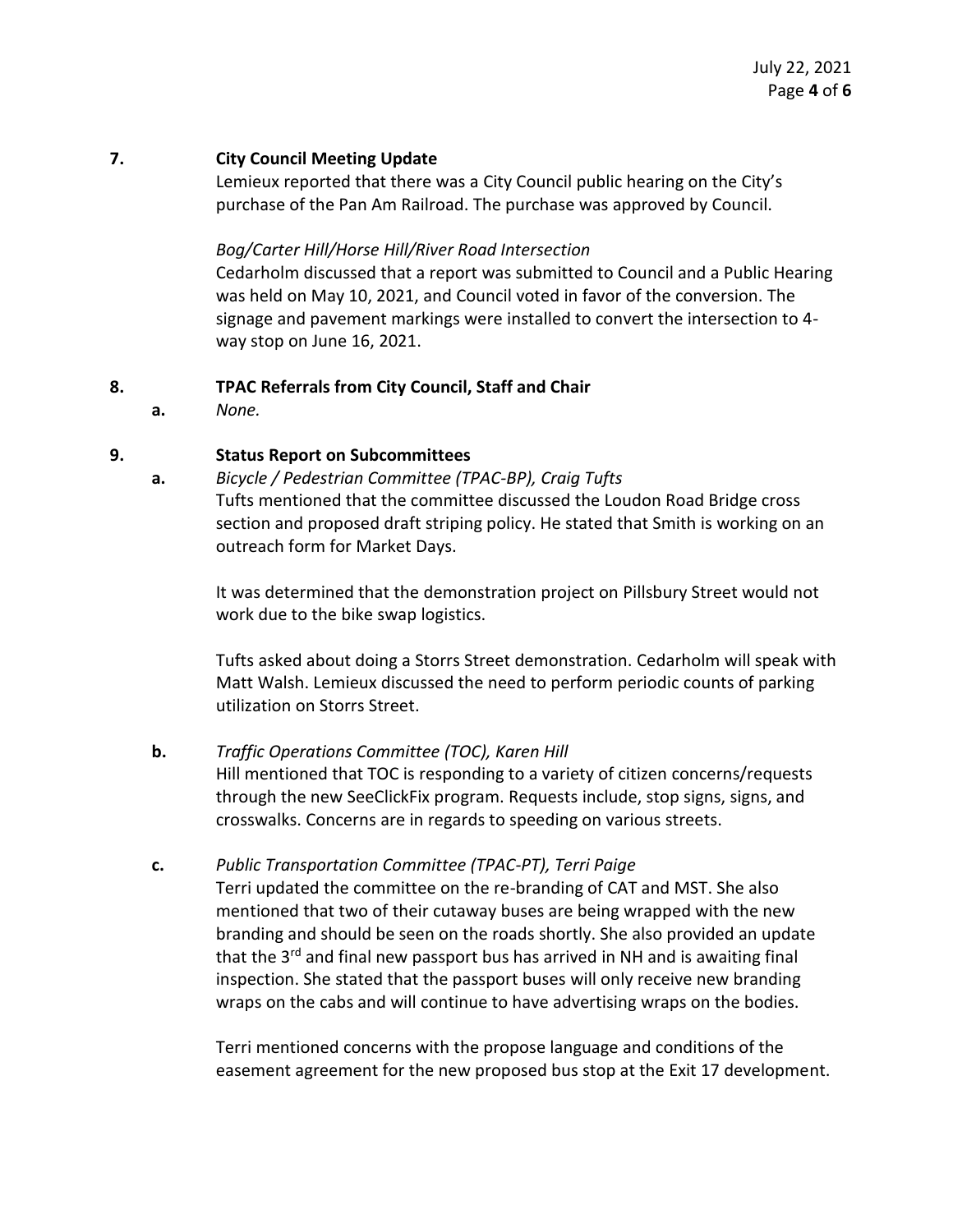CAT would like to see a shelter at that location. She also mentioned that is would be the first stop on the new proposed inter-city route from Penacook to Laconia.

Terri asked members to let folks know that they are looking for drivers. Hill discussed that the N. Main Street bus stop relocations will be going to Council next month and will require an ordinance amendment and public hearing.

### **10. Staff Updates**

**a.** *Storrs Street Extension (CIP 18)* Cedarholm noted that the project is on hold pending resolution of issues with NHDOT and Pan Am.

> He mentioned that the  $4<sup>th</sup>$  leg of the proposed roundabout would need to be advocated for. He also mentioned that the relocation of the railroad is still pending negotiations with Pan Am and NHDOT and that a trail master plan in the area would be helpful for the City to identify priorities especially when the Stickney Ave area is re-developed.

- **b.** *Whitney Road / Hoit Road Intersection (CIP 30)* The City is working to finalize Development Agreement documentation with the Developer. The start of construction is pending NHDES and NHDOT Permit approvals.
- **c.** *Merrimack River Greenway Trail (CIP 543)* Discussed the need for a trail master plan during item 5a.

Lemieux mentioned that the segment of trail proposed through the corn fields is on hold due to a prior conservation easement through NHDOT. Bakos is tracking down the documentation. The LWCF grant decision is likely pending due to the easement challenges.

Cedarholm discussed that the City is purchasing the northern section. This section is also still pending a TAC funding decision.

- **d.** *Langley Parkway Phase Three (CIP 40)* No discussion.
- **e.** *Loudon Road Bridge (CIP 588)* Discussed during item 5a.
- **f.** *I-93 Bow-Concord*